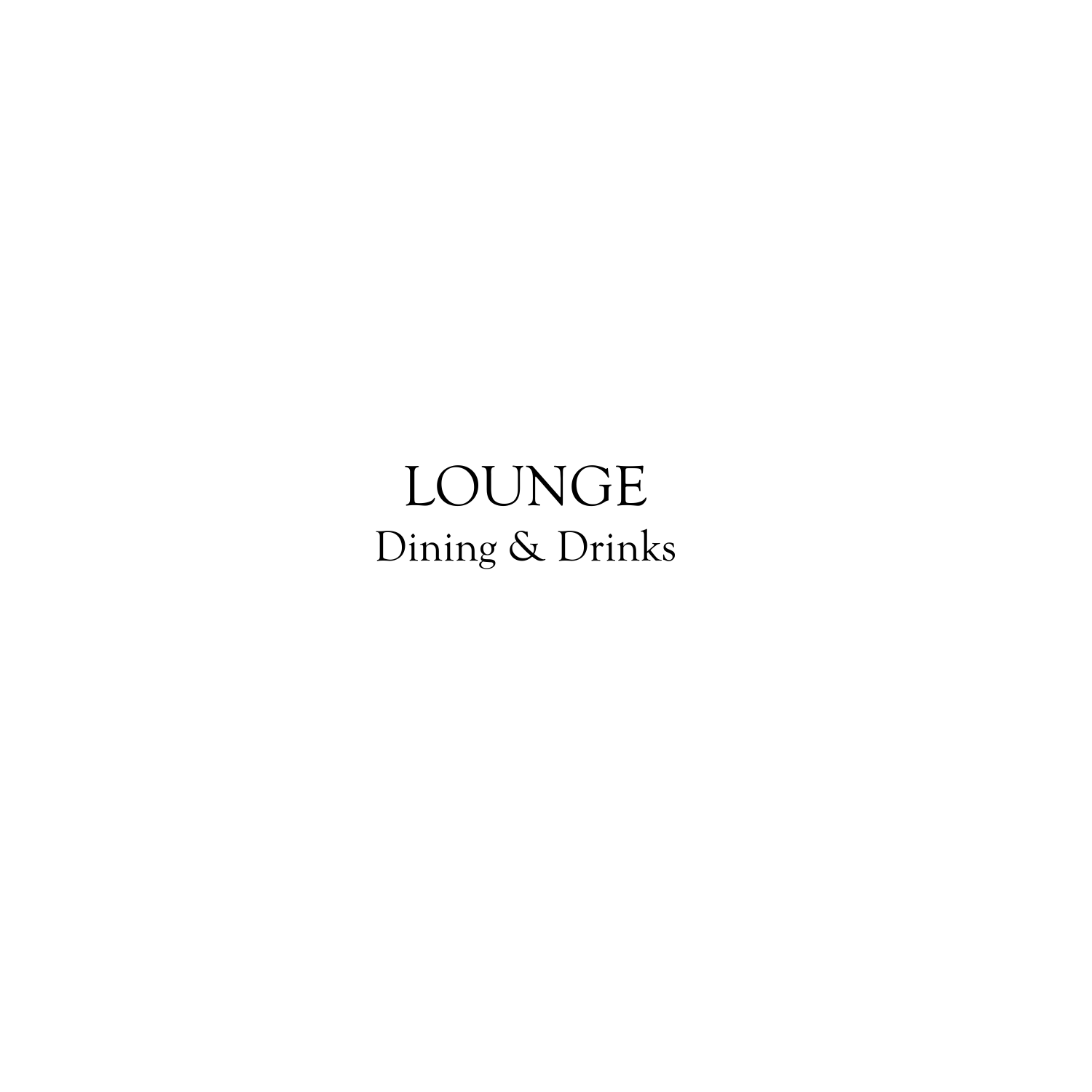#### ALL DAY DINING

#### 애피타이저 APPETIZER

헬시 샐러드  $\mathcal{R}$  $\mathsf{V}$   $\mathsf{C}$ 체리 토마토, 블랙 올리브, 적양파, 양상추, 발사믹 드레싱

치킨 샐러드 그릴에 구운 국내산 닭고기, 미국산 베이컨, 바삭한 양파, 허브, 사워크림 드레싱

시저 샐러드 로메인 하트, 화이트 엔초비, 미국산 베이컨, 크루톤 구운 국내산 닭고기, 구운 새우 또는 훈제연어 추가 시

셰프 특선 오늘의 수프

해산물 차우더 6 과자, 새우, 피망, 양파, 감자, 샐러리, 당근, 마늘칩, 그린 오일

#### 파스타

아라비아타 소스의 펜네 파스타 V 매운 토마토 소스, 파마산 치즈 볼로네제 페투치니 미국산 & 호주산 쇠고기, 파마산 치즈

제철 해산물이 들어간 링귀네 파스타 매운 토마토 소스, 국내산 오징어, 베트남사 주꾸미

| <b>HEALTHY SALAD</b><br>Cherry tomato, black olive, red onion,<br>lettuce, balsamic vinegar dressing            | 22,000   |
|-----------------------------------------------------------------------------------------------------------------|----------|
| <b>CHICKEN SALAD</b><br>Korean grilled chicken, U.S. bacon,<br>crispy onion, herbs, sour cream dressing         | 26,000   |
| CAESAR SALAD<br>Romaine heart, white anchovy,<br>U.S. bacon, crouton                                            | 24,000   |
| Add grilled chicken, prawn<br>or smoked salmon                                                                  | $+7,000$ |
| CHEF'S DAILY SOUP                                                                                               | 13,000   |
| <b>SEAFOOD CHOWDER</b><br>Scallop, prawn, bell pepper, onion,<br>potato, celery, carrot, garlic chip, green oil | 20,000   |
| <b>PASTA</b>                                                                                                    |          |
| PENNE ARRABBIATA<br>Spicy tomato sauce, parmesan cheese                                                         | 22,000   |
| <b>FETTUCINE BOLOGNESE</b><br>U.S. & Australian beef, parmesan cheese                                           | 24,000   |
| SEASONAL SEAFOOD LINGUINE<br>Spicy tomato sauce, Korean squid,<br>Vietnamese webfoot octopus                    | 30,000   |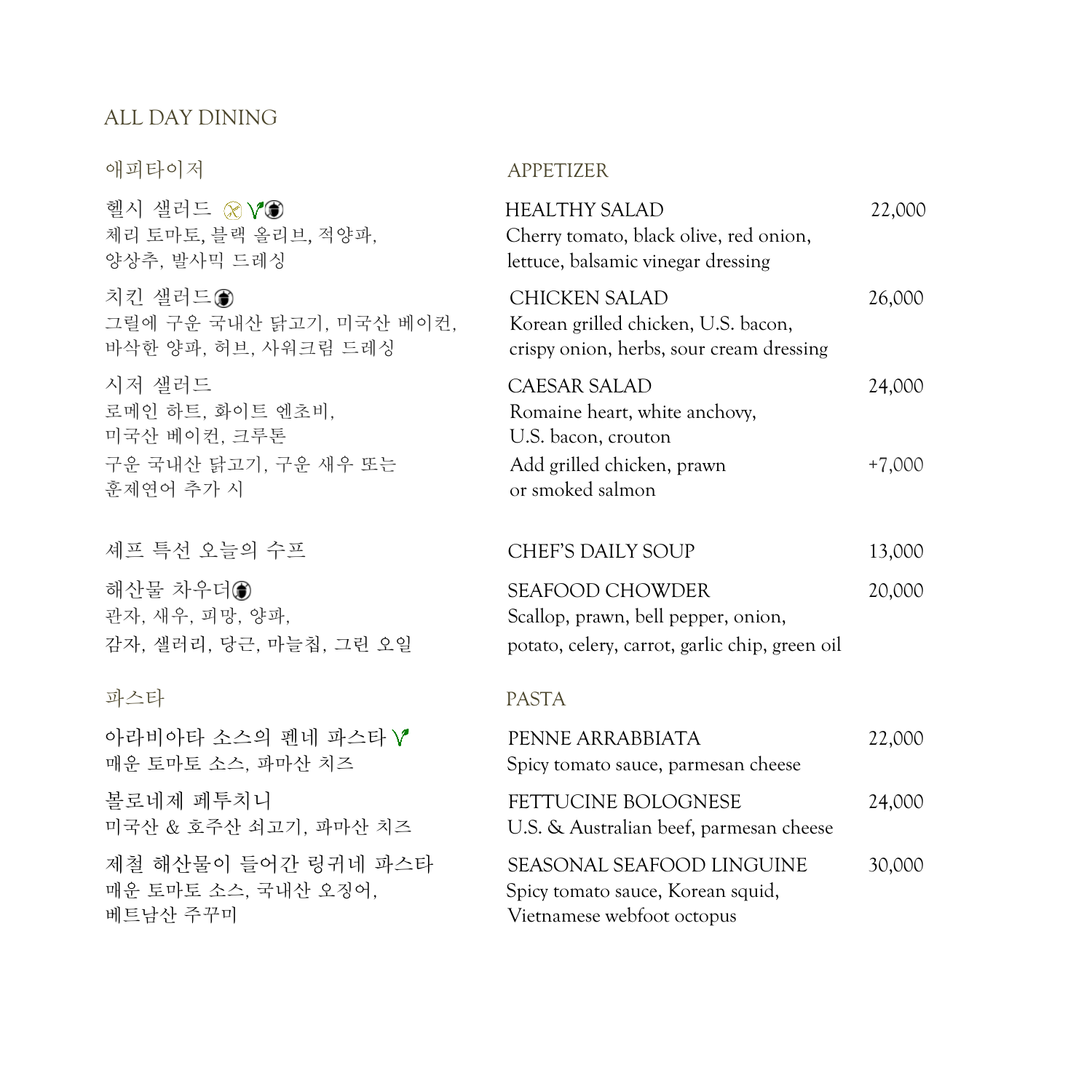# ALL DAY DINING

# 샌드위치 SANDWICH

| 크루아상 샌드위치Ⅴ<br>바질 페스토, 오븐에 건조한 토마토,<br>주키니, 모차렐라 치즈           | CROISSANT SANDWICH<br>Basil pesto, oven dried tomato,<br>zucchini, mozzarella cheese                  | 23,000 |
|--------------------------------------------------------------|-------------------------------------------------------------------------------------------------------|--------|
| 클럽 샌드위치<br>국내산 닭고기, 미국산 베이컨, 방사유정란,<br>토마토, 양상추              | CLUB SANDWICH<br>Korean chicken, U.S. bacon, free range egg,<br>tomato, lettuce                       | 30,000 |
| 그릴에 구운 와규 버거<br>호주산 쇠고기.<br>토마토, 양상추, 미국산 베이컨,<br>적양파, 체더 치즈 | GRILLED WAGYU BURGER<br>Australian beef,<br>tomato, lettuce, U.S. bacon,<br>red onion, cheddar cheese | 32,000 |

모든 샌드위치는 샐러드 또는 감자튀김을 제공합니다. ALL SANDWICHES ARE SERVED WITH YOUR CHOICE OF SALAD OR FRENCH FRIES.

| 스낵                                         | <b>SNACKS</b>                                                                         |        |
|--------------------------------------------|---------------------------------------------------------------------------------------|--------|
| 국내산 오징어튀김<br>녹차 소금, 라임 아이올리                | CRISPY KOREAN CALAMARI<br>Green tea salt, lime aioli                                  | 25,000 |
| 피시 앤 칩스<br>타르타르 소스                         | CRISPY FRIED FISH AND CHIPS<br>Tartar sauce                                           | 25,000 |
| 국내산 닭튀김 ☆<br>채소 피클 샐러드                     | KOREAN FRIED CHICKEN<br>Pickled vegetable salad                                       | 25,000 |
| 치즈 플레이트<br>5 가지 모둠 수입치즈,<br>송로버섯 향의 꿀, 건과일 | <b>CHEESE PLATE</b><br>Selection of 5 imported cheeses,<br>truffle honey, dried fruit | 45,000 |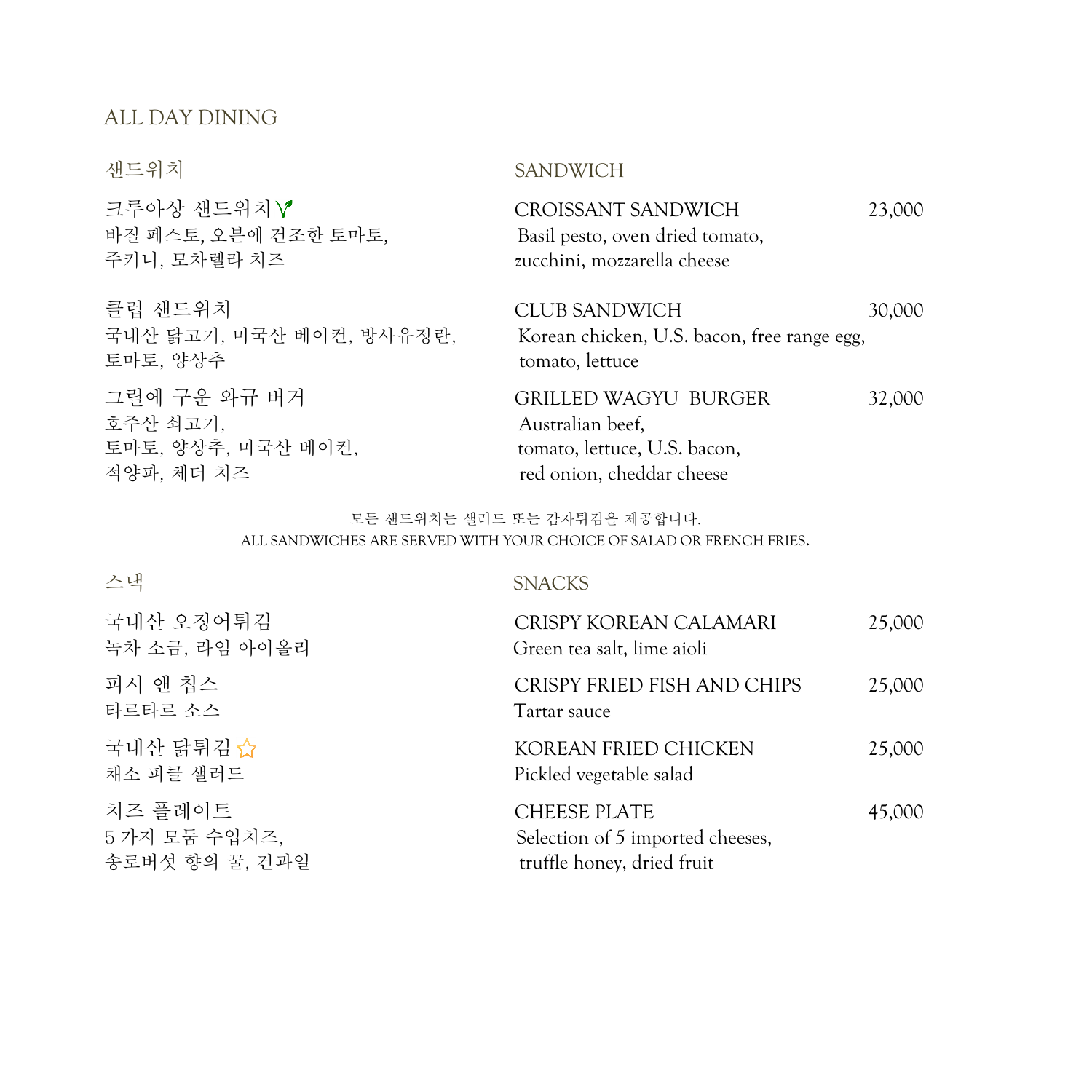구운 치즈케이크 믹스 베리 콤포트, 초콜릿 바닐라 크렊브륄레 계절 과일, 민트, 갈색 설탕 망고 에클레어 망고 소스, 바닐라 마카롱 계절 과일 & V 프리미엄 아이스 디저트(2 인) 팥빙수 RED BEAN BINGSU 45,000 밀크 아이스, 국내산 단팥, 그린빈 양갱, 바닐라 아이스크림, 인절미, 연유, 녹차 파우더 수박빙수 WATERMELON BINGSU 55,000 밀크 아이스, 신선한 수박, 수박 소스, 솜사탕, 연유 The Condensed milk 망고 빙수 MANGO BINGSU 65,000 망고 아이스, 신선한 망고, 망고 소스, 바닐라 마카롱, mango sauce, vanilla macaron, 샹티이 크림, 재스민 잎 chantilly cream, jasmine leaf

### 디저트 DESSERT

| BAKED CHEESECAKE<br>Mixed berry compote, chocolate                                                                                                   | 15,000 |
|------------------------------------------------------------------------------------------------------------------------------------------------------|--------|
| VANILLA CRÈME BRÛLÉE<br>Seasonal fruit, mint, brown sugar                                                                                            | 15,000 |
| <b>MANGO ECLAIR</b><br>Mango sauce, vanilla macaron                                                                                                  | 15,000 |
| <b>SEASONAL FRUIT</b>                                                                                                                                | 16,000 |
| PREMIUM ICE DESSERT FOR TWO PEOPLE                                                                                                                   |        |
| <b>RED BEAN BINGSU</b><br>Milk ice, Korean red bean,<br>sweet jelly of green bean, vanilla ice cream,<br>rice cake, condensed milk, green tea powder | 45,000 |
| <b>WATERMELON BINGSU</b><br>Milk ice, fresh watermelon,<br>watermelon sauce, cotton candy,<br>condensed milk                                         | 55,000 |
| <b>MANGO BINGSU</b><br>Mango ice, fresh mango,                                                                                                       | 65,000 |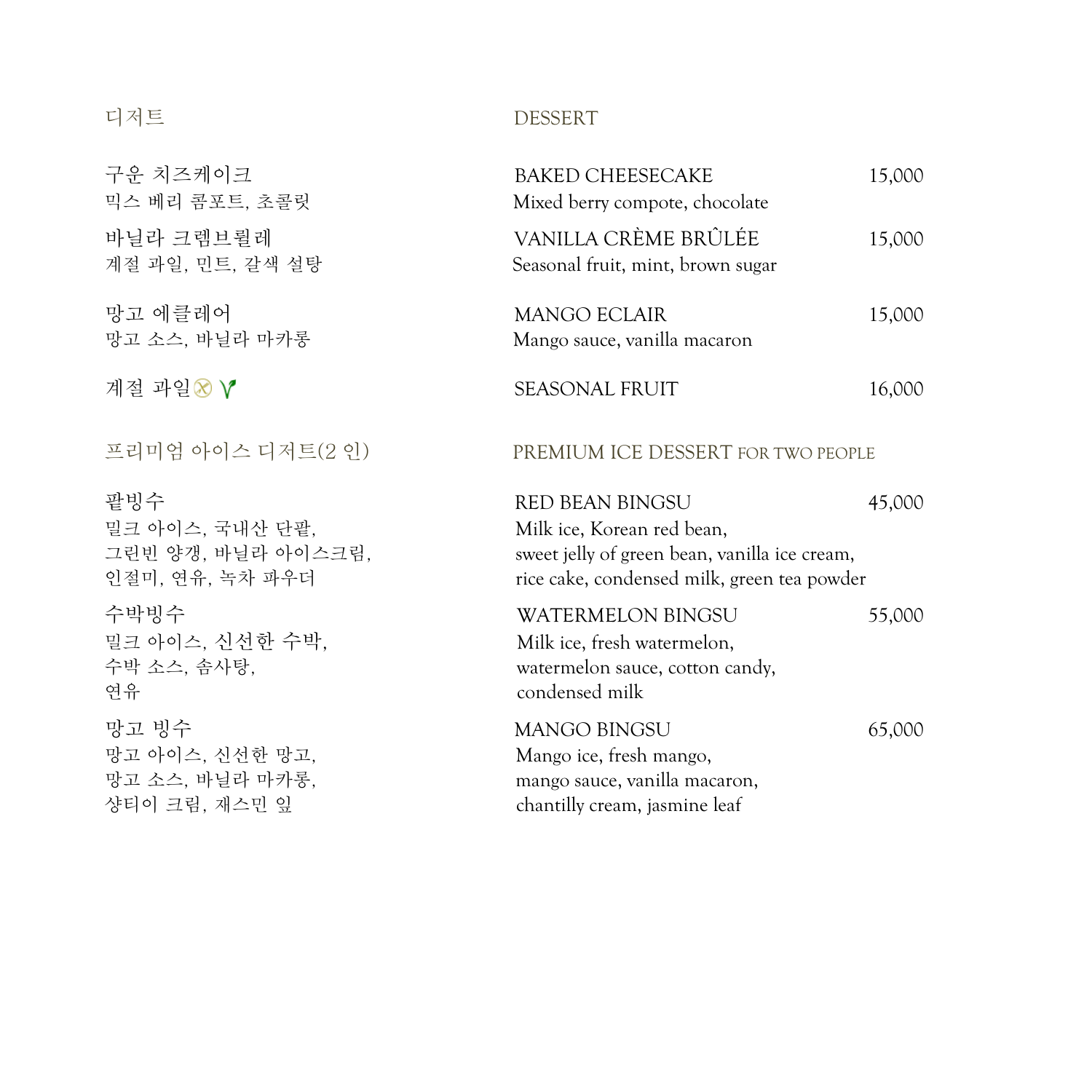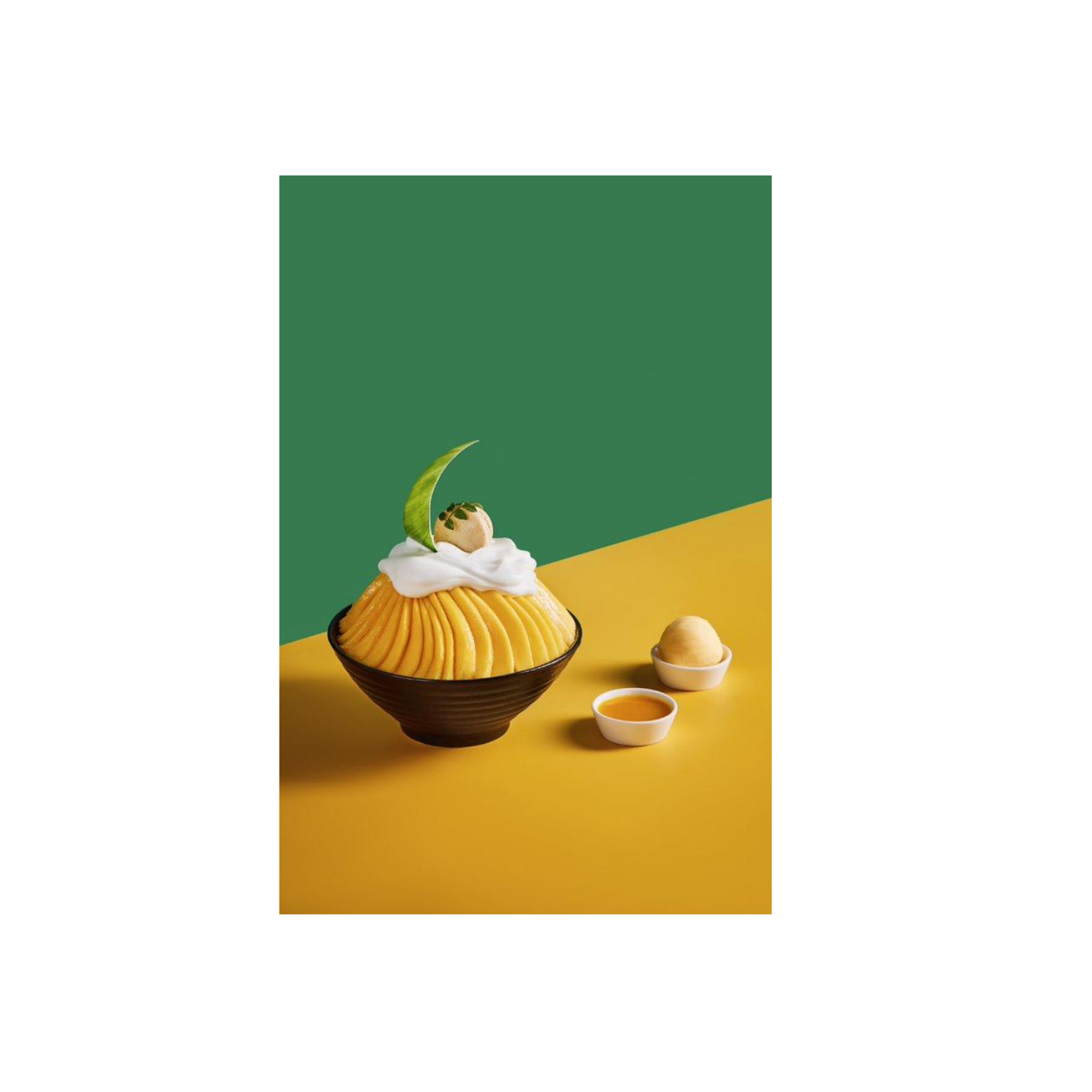# 망고 애프터눈 티 세트 (2 인) 90,000

MANGO AFTERNOON TEA SET FOR TWO (WEEKDAY 2:00 PM – 5:30 PM / WEEKEND 2:00 PM – 6:30 PM)

홈메이드 스콘 HOMEMADE SCONES

세이보리 셀렉션 SELECTION OF SAVORIES 신선한 망고와 발사믹 소스가 들어간 Scallop panna cotta with fresh mango, 관자 판나코타 balsamic sauce 랍스터와 캐비아가 올라간 바삭한 브리오슈 Crispy brioche with lobster, caviar 망고 살사소스를 곁들인 Smoked salmon open sandwich with 훈제연어 오픈 샌드위치 mango salsa sauce 소고기, 망고 처트니와 트러플 향의 버섯 파우더가 Profiterole with beef, mango chutney, 들어간 프로피트롤 truffle flavored mushroom power

스위트 셀렉션 SELECTION OF SWEETS 망고 타르트 Mango tart 망고 롤케이크 Mango roll cake 망고 패블로바 Mango pavlova 망고 쿠키 슈 Mango cookie choux

티 셀렉션 TEA SELECTION 잉글리시 브렉퍼스트, 다즐링, English breakfast, Darjeeling, 얼 그레이, 아쌈 Earl Grey, Assam

커피 셀렉션 COFFEE SELECTION 아메리카노, 카페 라떼, Americano, Café latte,

딸기 잼, 클로티드 크림, 버터 Strawberry jam, clotted cream, butter

코코넛 젤리가 들어간 망고 무스 Mango mousse with coconut jelly

카푸치노, 디카페인 커피 Cappuccino, Decaffeinated coffee

| 밀크티                                                             | Milk tea            | $+5,000$ |
|-----------------------------------------------------------------|---------------------|----------|
| 망고 크림 라떼                                                        | Mango cream latte   | $+7.000$ |
| 망고 버진 모히토                                                       | Mango virgin mojito | $+8,000$ |
| La Pyramide, Crémant de Loire, brut, Veuve Amiot, Loire, France | $+10,000$           |          |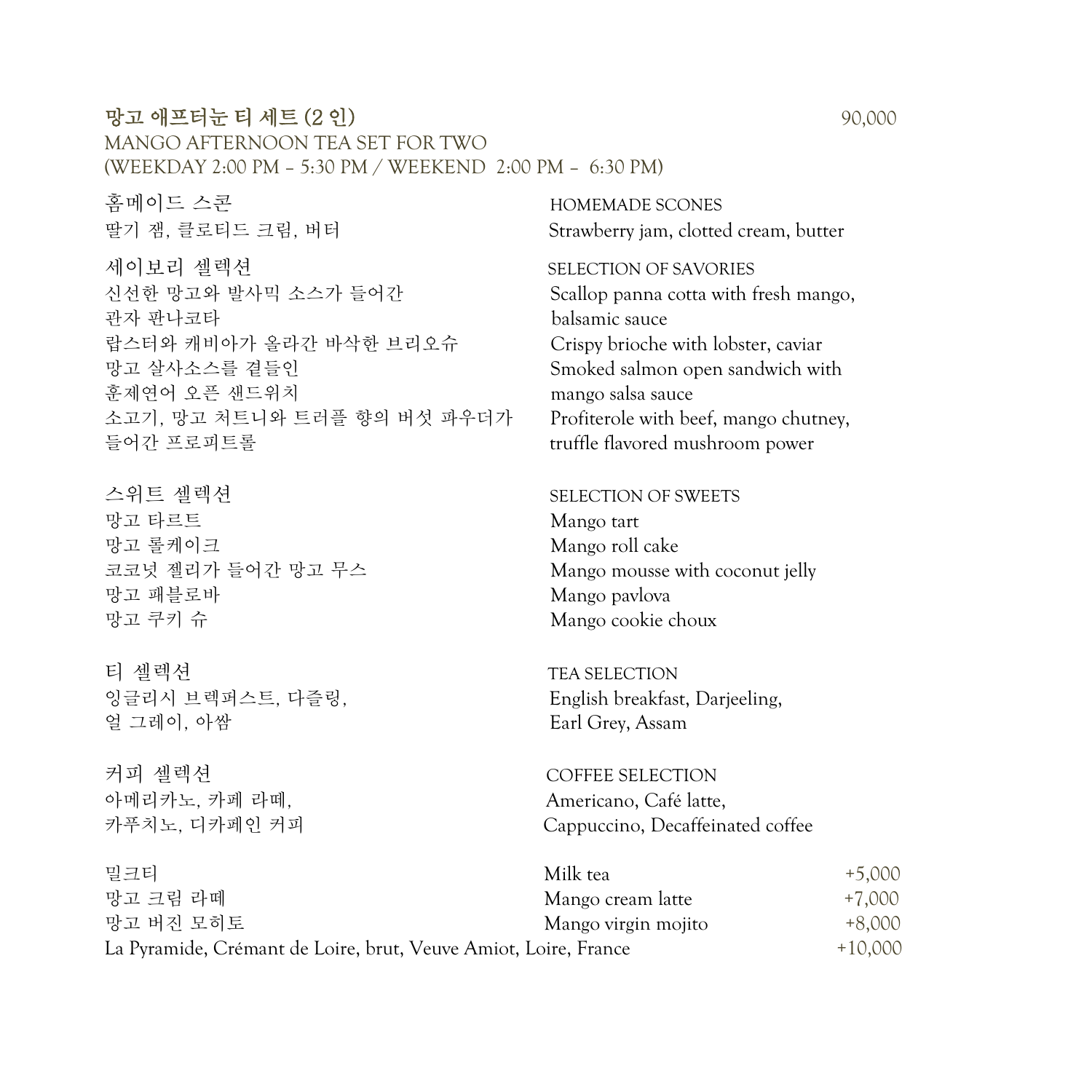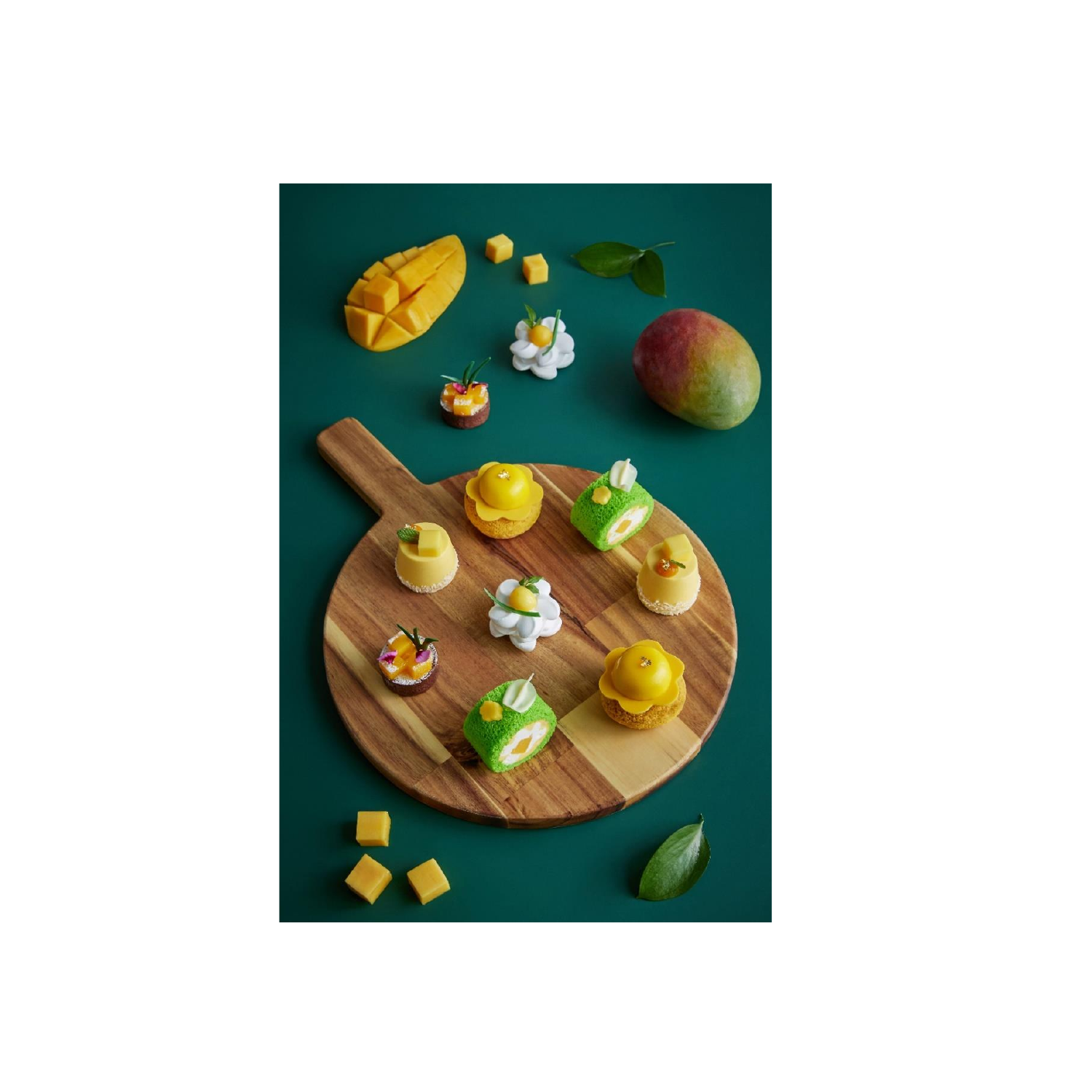### 라운지 이브닝 세트 (2 인)

LOUNGE EVENING SET FOR TWO (WEEKDAY 6:00 PM – 10:00 PM / WEEKEND 7:00 PM – 10:00 PM) 커피 & 차 세트 200.000 SET WITH COFFEE & TEA 200.000 티 셀렉션 TEA SELECTION 잉글리시 브렉퍼스트, 다즐링, English breakfast, Darjeeling, 얼 그레이, 아쌈 Earl Grey, Assam 커피 셀렉션 COFFEE SELECTION 아메리카노, 카페 라떼, Americano, Café latte, 카푸치노, 디카페인 커피 Cappuccino, Decaffeinated coffee 칵테일 세트 SET WITH COCKTAILS 120,000 선셋 SUNSET 복분자주, 쿠앵트로, 라임 주스, 설탕 시럽 Bokbunjaju, Cointreau, lime juice, sugar syrup 화이트 레이디 WHITE LADY 탱커레이 넘버 10, 쿠앵트로, 레몬 주스, Tanqueray No.10, Cointreau, lemon juice, 계란 흰자 거품 white egg foam

### SET WITH A HALF BOTTLE OF CHAMPAGNE 180,000

NV Louis Roederer, Brut Premier, Champagne, France

| 아보카도, 토마토, 송로버섯을 곁들인 게살 샐러드 | Crab salad with avocado, tomato, black truffle         |
|-----------------------------|--------------------------------------------------------|
| 바삭한 크래커에 사워크림, 디종 머스터드,     | Smoked salmon tartar with                              |
| 캐비아를 올린 훈제연어 타르타르           | crispy cracker, sour cream, Dijon mustard, caviar      |
| 바게트에 파르마 햄, 로켓잎, 파메르산 치즈,   | Parma ham crostini with baguette, Parma ham,           |
| 발사믹 글레이즈를 올린 파르마 햄 크로스티니    | rocket leaves, Parmesan cheese, balsamic glaze         |
| 사프란 리소토에 버터 파마산 치즈.         | Arancini with saffron risotto, butter Parmesan cheese, |
| 볼로네제&매콤한 토마토 소스를 곁들인 아란치니   | Bolognese & spicy tomato sauce                         |
| 이탈리안 머랭을 올린 레몬 타르트          | Lemon tart with Italian meringue                       |
| 계절 과일 퓨레를 곁들인 판나코타          | Panna cotta with seasonal fruit purée                  |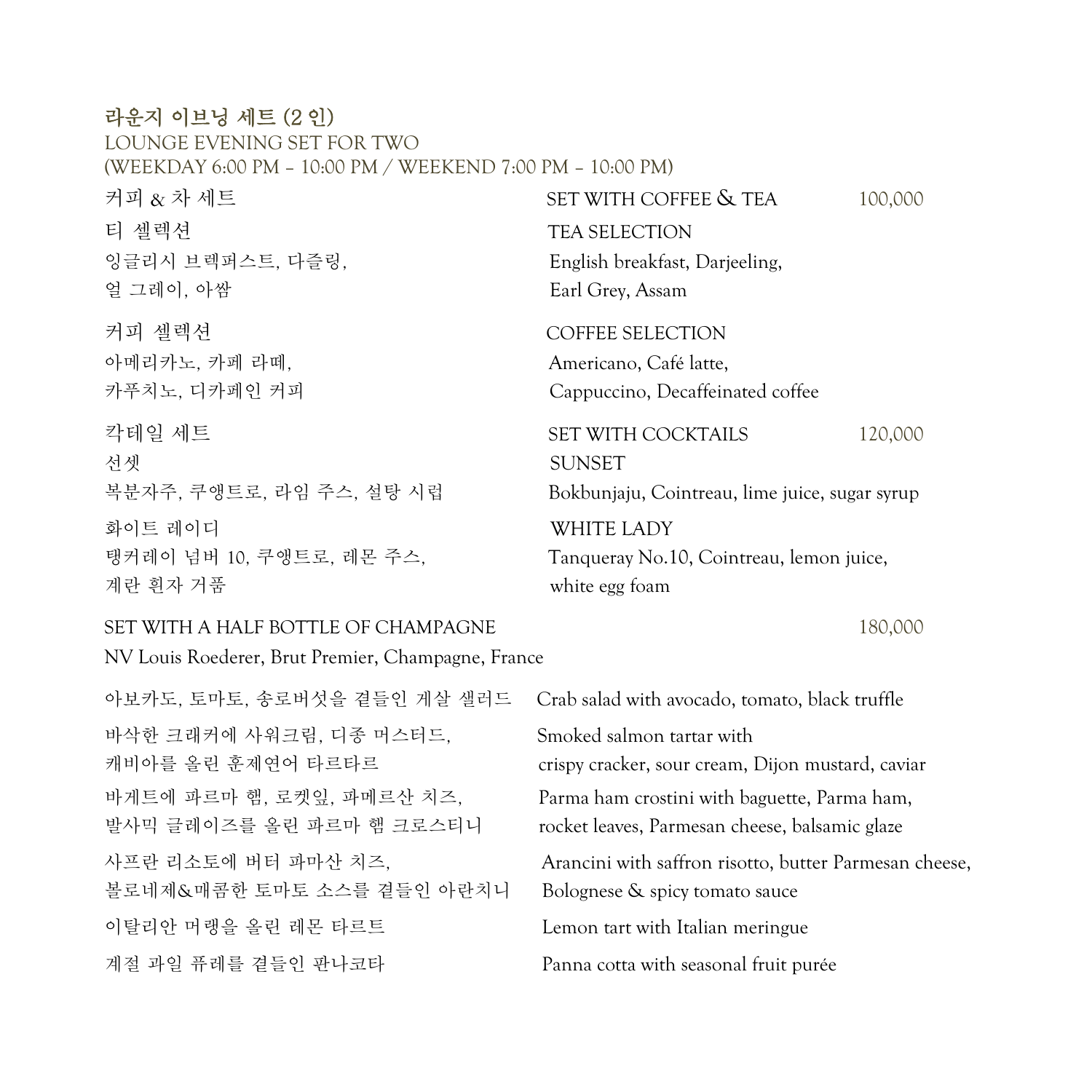